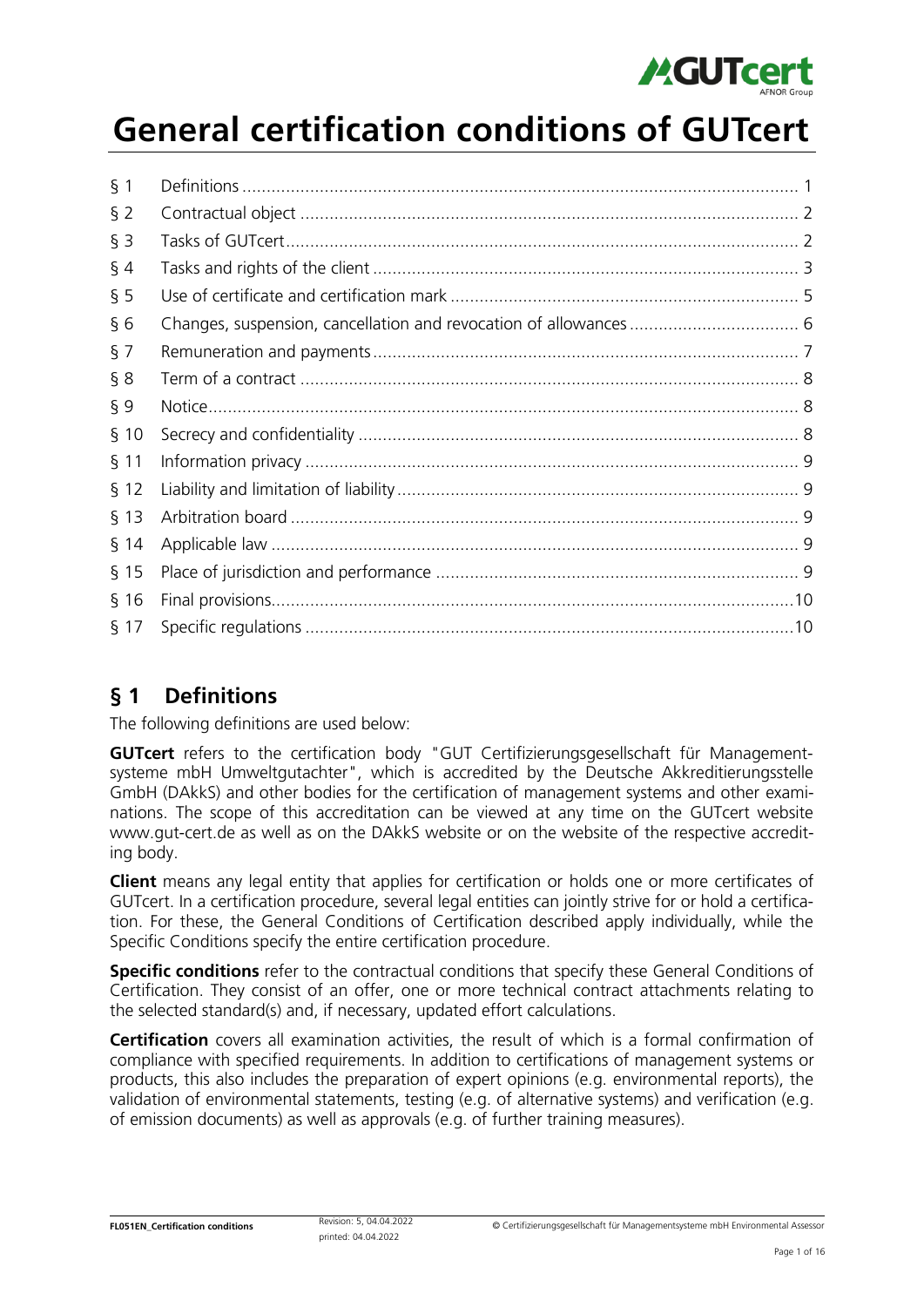

# § 2 Contractual object

By submitting its offer, GUTcert agrees to carry out an assessment of the test object mentioned therein with the aim of issuing one or more certificates on the basis of one or more standards. This includes the right to use the associated certification marks in accordance with the provisions of the General Conditions of Certification.

The contract between GUTcert and the client consists of the General Conditions of Certification in their current version including the specific regulations according to § 17 and the Specific Conditions. The exact scope of this contract with regard to the choice of standard(s), the locations involved as well as the activities of the customer and, if applicable, additional legal entities is specified in the Technical Contract Annexes.

# § 3 Tasks of GUTcert

### (1) Execution of the audit

GUTcert carries out the agreed examinations in accordance with the provisions and conditions of the accreditation/approval as well as the normative principles specified in the Specific Conditions. The process components are coordinated with the client.

For the certification of management systems, the regulations of the accredited certification procedure of GUTcert, which are summarized in the document "AA144 Audit and Certification Process of GUTcert"<sup>1</sup>, apply. For other examinations the specific regulations referred to in § 17 apply.

In order to maintain the validity of certain certifications, a regular evaluation of the effectiveness of the test object by GUTcert is required. The necessary checks shall be carried out in accordance with the specific conditions.

Due to its duties as an accredited certification an examination body, GUTcert is entitled to let observers of accreditation bodies or organisations with similar tasks (Schemeowner, technical supervisors) participate in the audits. GUTcert also has the right to send its own observers to audits to ensure the quality of the examination procedures. If such a case occurs, the client will be informed by GUTcert in good time.

GUTcert is entitled to carry out unannounced and short notice audits in the company, if this appears necessary for the maintenance of the certification, e.g. after complaints of third parties.

### (2) Rules concerning permanent establishments

If, in accordance with the Specific Conditions, several sites of the contracting entity are included in the agreed examination, the provisions of the "AA152EN\_DataSheet\_Multiple-sites" shall apply.

### (3) Use of examiners

GUTcert will name the persons commissioned with the inspection to the client. In the event that an auditor cancels immediately before or during an audit, GUTcert appoints a representative.

The client is entitled to reject the examiners proposed by GUTcert without giving reasons. The rejection must be communicated to GUTcert immediately after the names have been announced. In this case, it shall submit a new proposal. The client is entitled to such a right of refusal once at the beginning of each inspection or in the case of replacement due to cancellation. The rejection of observers pursuant to paragraph 1 shall not be permitted.

If the examiners are not rejected within 10 days of their appointment, the proposal shall be deemed accepted.

Upon questioning, the Client undertakes to inform the Auditors truthfully, timely and completely of all facts and events relevant to the audit.

 $1$  All documents listed in the certification conditions can be found at https://www.gut-cert.de/downloads.html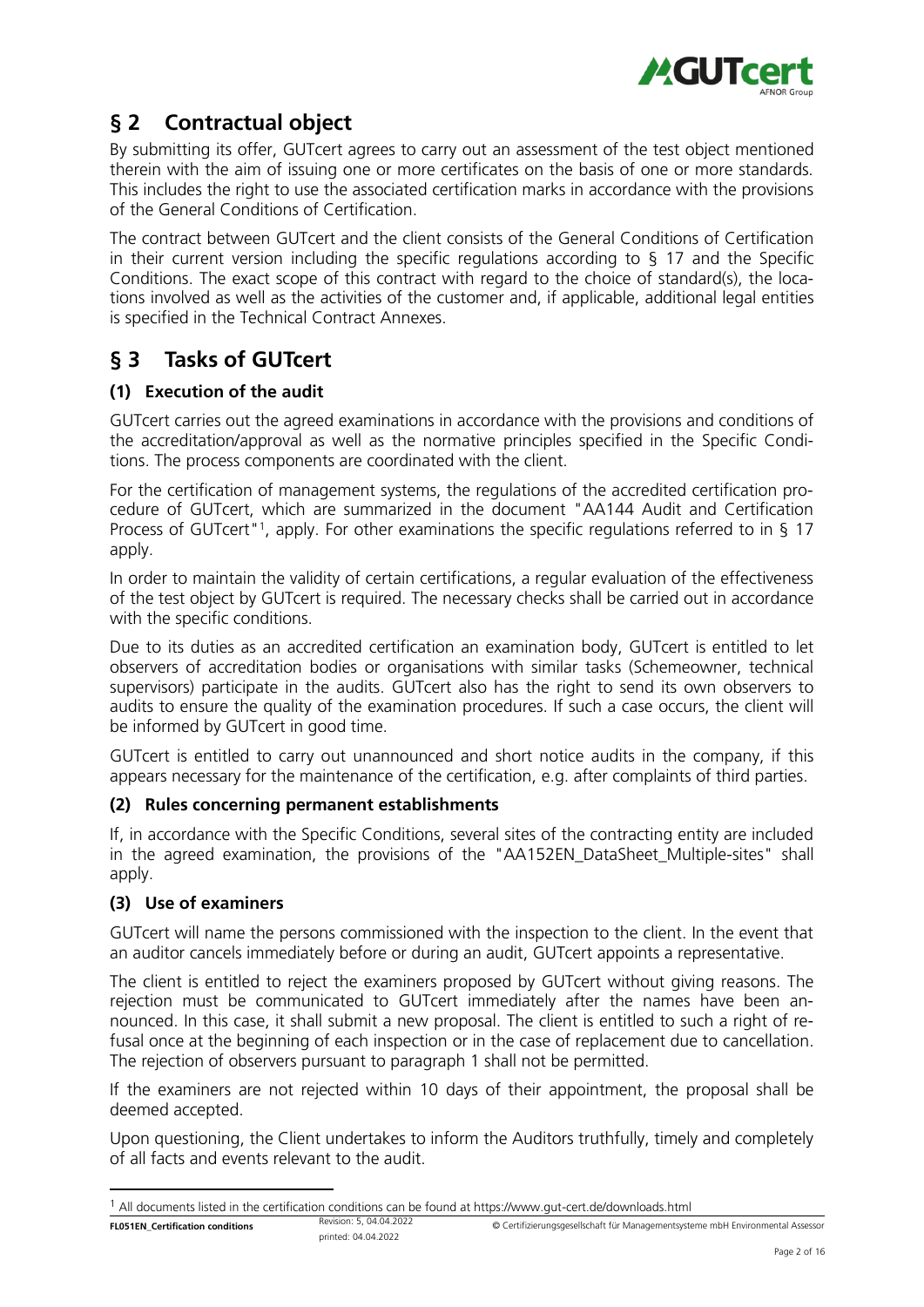

### (4) Conclusion of the examination

GUTcert prepares a findings report for each audit, which is made available to the client. The ownership of these reports remains with GUTcert. Although pseudonymisation is preferred, personal data may appear in the report and documentation of the audit process.

If after the audit all necessary requirements are fulfilled, GUTcert provides certificates according to the examination procedure referred to in section 1, .

If, after the examination has been carried out, not all the prerequisites for granting a certificate have been met, reports shall be drawn up in which the non-conformity are recorded or the conditions necessary for obtaining the certificate are announced. The deadline for remedying the non-conformity shall be agreed with the auditor and may not exceed the statutory deadline.

After rectification of the non-conformities within this period, the effectiveness shall be checked at GUTcert's discretion by examination of subsequently submitted documents or an on site verification.

If the non-conformities cannot be remedied within this period, GUTcert reserves the right to decide whether to carry out a new inspection.

If the prerequisites are not met even after two subsequent examinations, the certificate cannot be issued once and for all. A new certification procedure must then be carried out as initial certification.

#### (5) Certificates

Certificates and certification documents remain the property of GUTcert and may not be transferred, allocated or changed in any way. The validity begins at the earliest with the day on which the corresponding decision of the person in charge of the inspection was made.

The certificate(s) refer only to the activities / products and sites listed in the Specific Conditions and confirmed in the result of the examination.

GUTcert is obliged to keep lists of the certificates issued, suspended and withdrawn by it and to publish them with the name of the client, address, certified standard and scope of application. In justified exceptional cases (e.g. for security reasons), the client may request a restriction of the information to be published. However, GUTcert is obliged in any case to name the status of a submitted certificate.

### § 4 Tasks and rights of the client

### (1) Cooperation of the client

The cooperation of employees and the management of the client is required for the performance of the audit. The client therefore appoints a responsible contact person who is available for questions and discussions throughout the entire procedure.

Unless otherwise agreed with the audit leader, the client shall provide each auditor with an accompanying person for the duration of the audit. It must be ensured that the accompanying persons neither hinder nor influence the audit.

The client commits himself,

- to provide GUTcert upon request with all documents required for the performance of the procedure in good time, i.e. as a rule six weeks prior to the performance of the examination, free of charge, and to provide information completely and truthfully,
- provide the certification/registration body with appropriate access to the examined sites and the necessary equipment for the audits,
- to inform the personnel of GUTcert about all health and safety regulations to be observed as well as the corresponding laws and regulations, the personnel of GUTcert is obliged to observe these,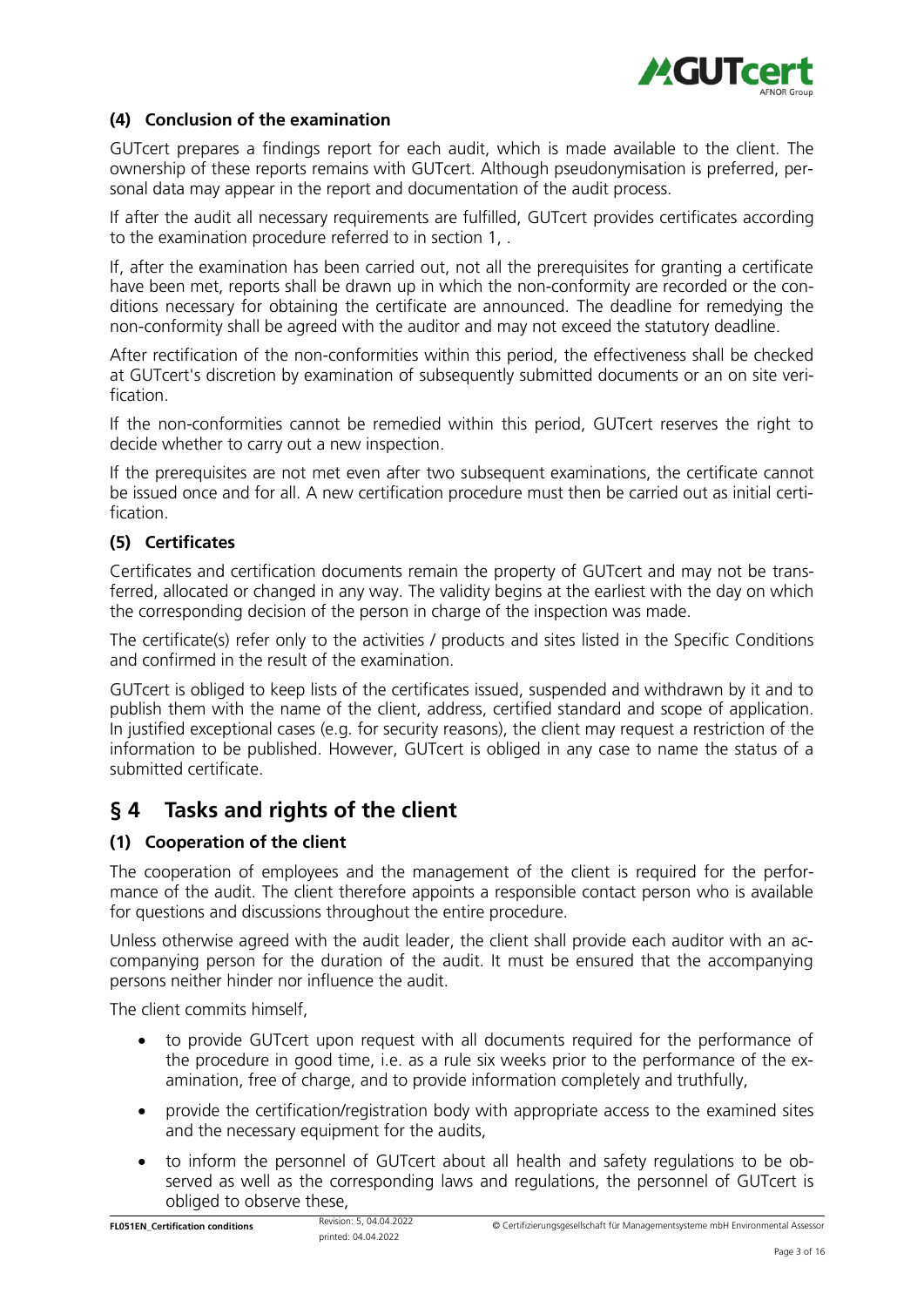

- to make all necessary efforts to support the proper execution of the audits by GUTcert, in particular to provide the necessary documents for the preparation in due time
- the GUTcert about previous certification- and/ or assessment procedures, including the results, where these are related to the audit mandated,
- to provide GUTcert, upon request, with the names of organisations or persons who have provided advisory or similar services to the client.

#### (2) Use of examiners

The contracting authority undertakes to refrain from any action which could jeopardise the independence of the auditors. This applies in particular to consulting activities or employment, orders for own account or separate fee agreements.

The client is obliged to disclose to GUTcert any situation known to him which could present him or GUTcert with conflicts of interest. Such conflicts of interest may arise in particular if auditors commissioned by GUTcert carry out or have carried out consulting activities for the client or if other business relationships exist.

#### (3) Changes to the test object, maintenance of the management system

The client undertakes to inform GUTcert immediately of any changes which may affect his ability to fulfil the certification requirements.

These are in particular changes regarding:

- the legal or organisational form or the ownership structure,
- Organization and management (e.g. key management representatives),
- Contact address and locations,
- the field of activity or product covered by the test object, and
- significant changes to the management system and processes.

The client must ensure that the certified test object always fulfils the requirements of the certified standard(s) - also during transition periods. The different statuses of the system must be identified and followed. In case of doubt, the client must inform GUTcert about possible problems in connection with changes in order to find a solution together.

GUTcert decides after taking note in consultation with the client whether an additional audit according to § 7 (2) is necessary for the maintenance or modification of the certificate.

The client is obliged to regularly carry out measures for the maintenance of the management system and to document them in a verifiable manner. He is also obliged to keep records of complaints from customers and other interested parties, in particular with regard to auditrelevant facts or his management system.

GUTcert informs the client about changes regarding the certification requirements. This can be done in the form of a customer letter (also by e-mail) or by other publications.

The client is obliged to implement the changes communicated by GUTcert. This will be reviewed in the next audit (surveillance or recertification).

#### (4) Right of appeal and opposition

The client has the unrestricted right to complain and to appeal. The description of the appeal and opposition proceedings shall be publicly available.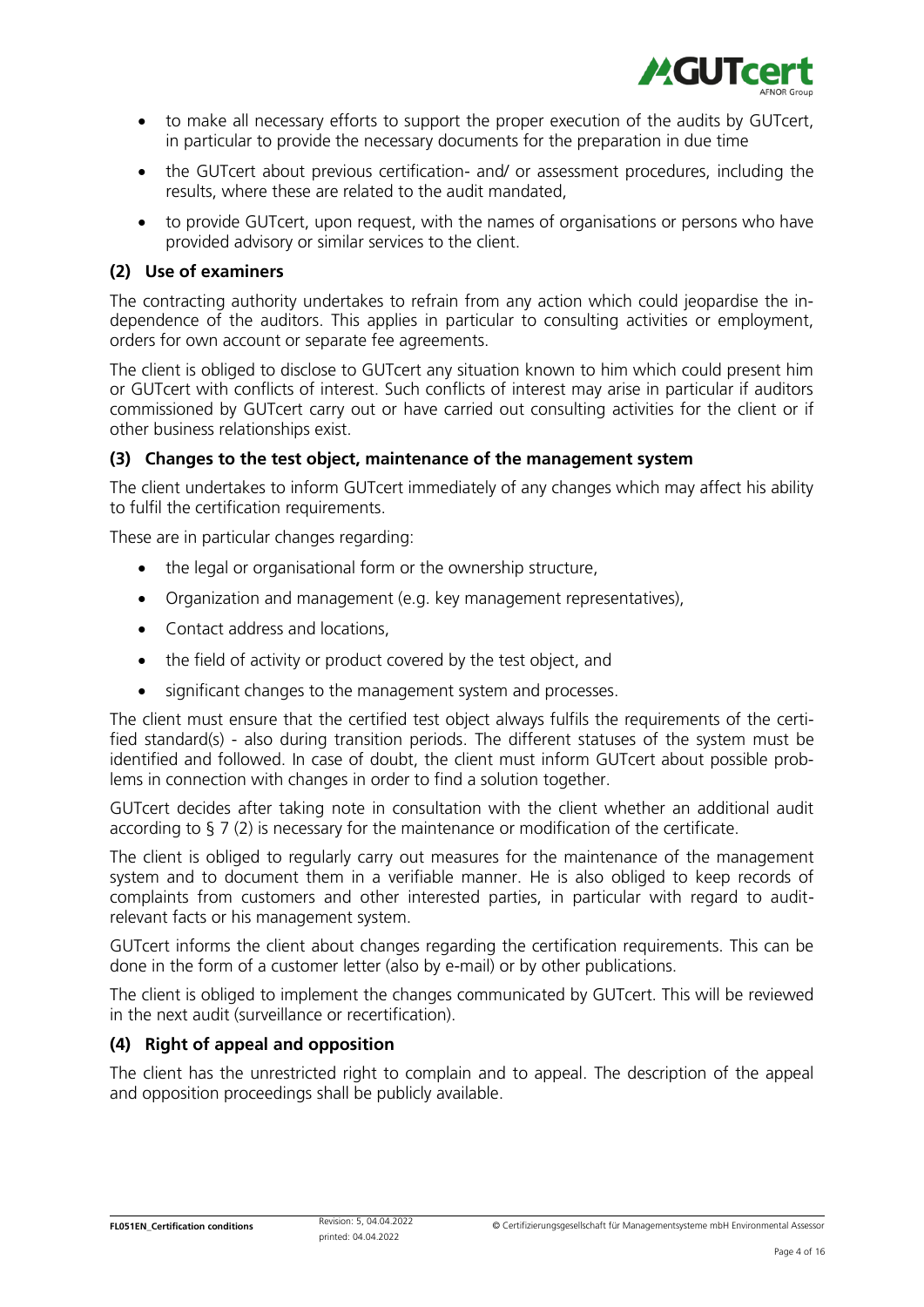

# § 5 Use of certificate and certification mark

### (1) Right of use

If intended in the audit procedure according to § (1), GUTcert issues the corresponding certificate to the client if the certification procedure is completed positively. The certificate is valid for the term specified therein. The right of use expires upon expiry of the certificate.

When the GUTcert certificate is issued, the client acquires the simple, non-transferable and nonexclusive right to use the certificate and the corresponding certification mark during the term of the certificate in accordance with the provisions in the General Certification Conditions.

"Usage" of the certificate or certification mark means the identification of the certificate/ sign or the quality of the certification vis-à-vis third parties. Third parties in this sense are all natural and legal persons and associations of persons as well as in particular the public and general public with the exception of the client and GUTcert itself.

GUTcert does not guarantee that the certification marks can be used without restriction for the purpose of the competition.

### (2) Scope of use

The scope of the client's certification is described in the certificate. It contains more detailed information on the type and scope of certification, in particular the company name and the locations and products covered. The use of the certification marks is limited to this and may not be used for subsidiaries, participations or locations that are not included in the certificate. It shall not be implied, that the certification applies to activities or products outside the scope of the certification described. The use for areas not mentioned is expressly prohibited.

If further symbols may be used as a result of the test (e.g. EMAS symbol in accordance with Regulation (EC) No. 1221/2009), the customer undertakes to observe the regulations applicable to these symbols.

### (3) Type of use

- 1. Certification marks of GUTcert may only be used by the client and only in direct connection with the company name or logo of the client.
- 2. The client may only pass on the audit report in its entirety.
- 3. The contracting entity is obliged to refrain from any reference to a system certification which could also imply that the certification body has certified a product (including a service) or a process. This also applies to the use on products, product packaging or accompanying information and any other way that could be interpreted as marking product conformity.
- 4. The client is obliged not to provide any information or declarations concerning his certification which may be considered misleading or unauthorised by GUTcert or third parties.
- 5. The client undertakes to comply with the listed requirements of GUTcert when referring to his certification status in communication media (Internet, brochures, advertising material, etc.).
- 6. Unlike the certification mark, the accreditation mark may not be used on documents for commercial or industrial purposes. It may only be used in the form of a copy of the certificate.
- 7. The certification shall not be used in a manner that discredits the certification body and/or certification system.
- 8. Certification marks are available for download on the GUTcert website. They may only be used in the form available there. The client is not entitled to change certification marks graphically. The characters must be easy to read.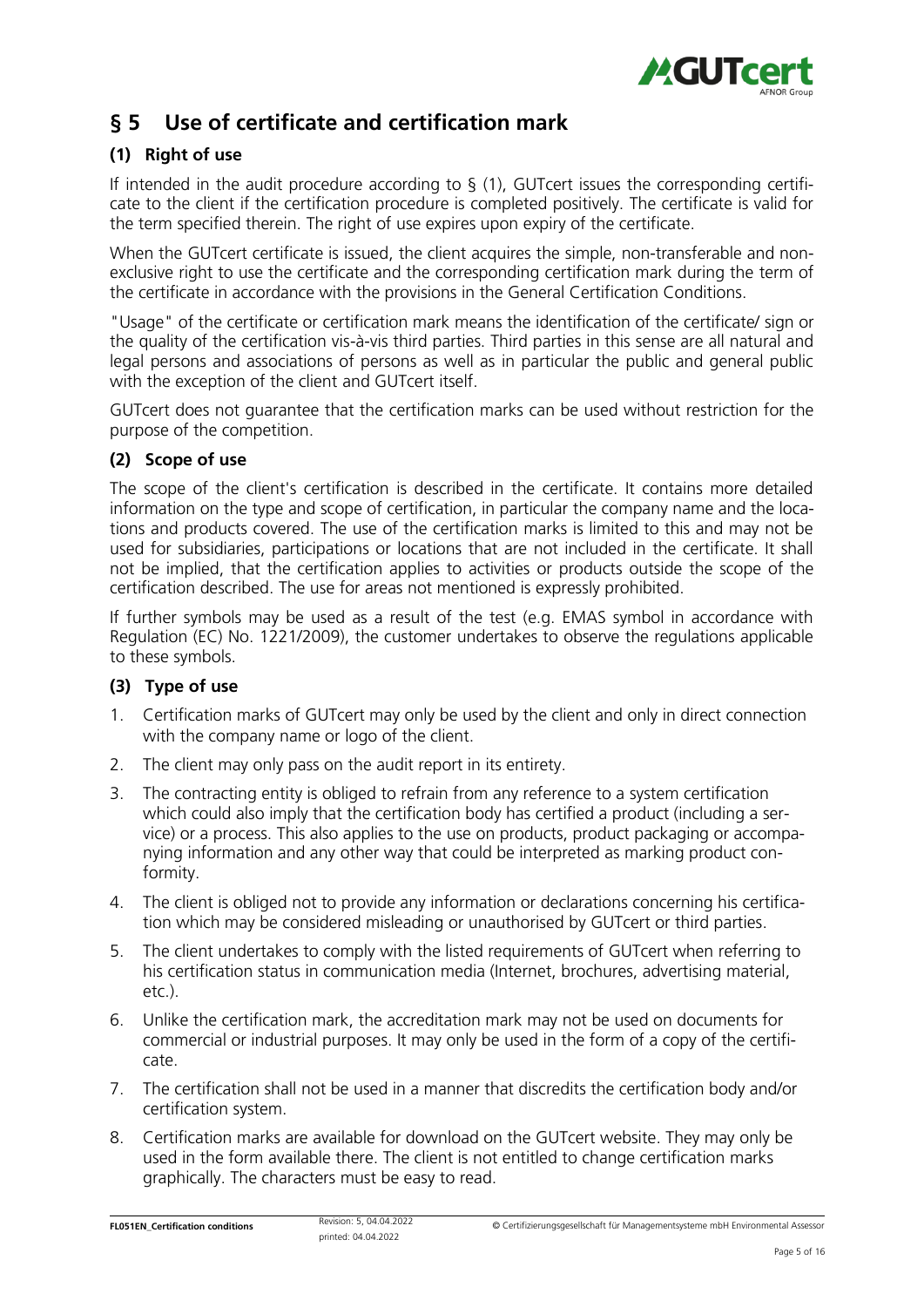

In case of questions and problems, the print design and use of certificates and certification marks can be coordinated with GUTcert.

### (4) Expiration of the certification mark

The right of use is bound to the validity of the issued certificate.

The right of use automatically expires if the term specified in the certificate has expired or if verification audits are not carried out successfully.

It expires with immediate effect if the certificate(s) according to § 6 is/are suspended, cancelled or withdrawn or the contract is/are terminated extraordinarily in accordance with § 9 (2). In the case of an ordinary termination, the right of use ends at the end of the period of notice.

The right of use expires automatically if retaining the certificate is prohibited by administrative or judicial law.

Upon expiration of the certificate, the client may no longer use or circulate any documents, media etc. that display the certification mark. The requirements for non-use are deemed to be met if the certification mark is completely concealed. For certification marks, e.g. on vehicles, containers and other movable goods, which are not in the direct sphere of influence of the customer at the time of termination of the right of use, an extended period of one week shall apply.

### (5) Indemnification from claims of third parties due to use contrary to contract

Should GUTcert be held liable due to use of the certification contrary to contract according to the principles of product liability, the client is obliged to indemnify GUTcert from all claims of third parties.

The same applies to cases in which GUTcert is held liable by third parties due to advertising statements made by the client.

### § 6 Changes, suspension, cancellation and revocation of allowances

Certificates issued may be modified on the basis of the results of an examination. If the scope of application is restricted, the use of the certificate or certification mark must be adapted immediately.

GUTcert may suspend issued certificates if the requirements for the issuance are no longer met or if non-conformities are detected during the surveillance which are not remedied within the specified time.

GUTcert may cancel certificates if the management system is suspended or the product is modified or discontinued due to changes in the testing unit specified in the Specific Conditions or the certificate. In this case, the certificate may be reissued after an examination has been carried out.

GUTcert is obliged to withdraw certificates if

- a suspension of a certificate is not lifted in due time.
- in the case of application of the settlement rule in accordance with § 3 (2) one of the sites covered by the establishment scheme fulfils the conditions for withdrawal,
- the contracting entity does not comply with the agreements on the use of the certification marks, or
- the client terminates the contract for certification in accordance with § 9.

The client undertakes to return the certificate immediately; he has no right of retention.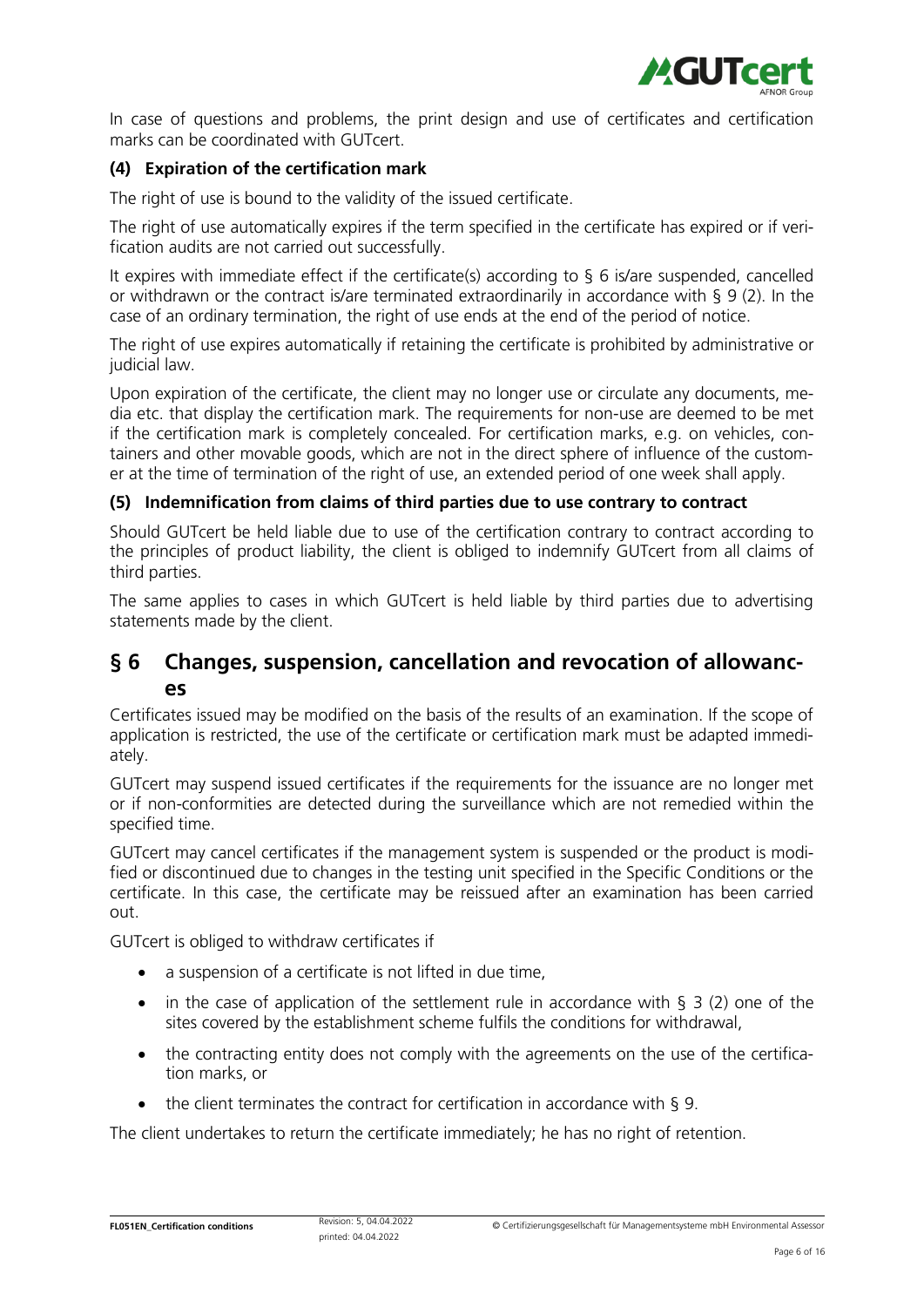

### § 7 Remuneration and payments

### (1) Remuneration entitlement

The remuneration for carrying out the audits is set out in the Specific Conditions. It is to be understood in each case plus the legally applicable value added tax at the time of invoicing.

Changes in the sites included in the audit, the number of persons or the local conditions may require an adjustment of the time required for the audit. If GUTcert is informed of these changes, the client will receive an updated cost calculation.

Furthermore, GUTcert reserves the right to adjust the daily rates for examinations and makes these known in good time.

A remuneration entitlement arises when a stage of the examination process is completed, irrespective of whether certification is actually granted. In the case of a termination by the client in accordance with § 9 (1) the entitlement to remuneration arises pro rata. If several legal entities are certified in one certification procedure, they are jointly liable for the remuneration claim.

Unless otherwise agreed, travel and accommodation costs (meals and accommodation) in connection with the certification shall be borne by the client and charged separately by GUTcert.

The invoice will be issued after the commissioned stages of the examination procedure have been completed. Unless otherwise agreed, invoices are due within 14 days after receipt. Payment can only be made by bank transfer.

### (2) Additional expenditure in the examination procedure

Significant changes which were not notified to GUTcert in good time may necessitate an adjustment of the time required in the current audit procedure. GUTcert or the auditor commissioned by it will inform the client about the changed expenditure.

Additional expenses will be charged according to the "Specific Conditions". They can arise

- due to major changes at the client which have an influence on the examination object,
- as required, e.g. due to complaints or additional demands from customers or authorities,
- by significant changes in the testing requirements,
- by reviewing the effective elimination of non-conformities,
- due to postponements for which GUTcert is not responsible,
- additional work or weekend work due to late or incomplete submission of documents or subsequent amendment of documents already submitted,
- due to inadequate preparation and delayed provision of information in the on-site inspection.

If a planned inspection cannot take place at the request of the client, the client will be invoiced for the service already rendered by GUTcert.

### (3) Travel costs

If no flat-rate travel expenses have been contractually agreed, future travel expenses will be charged at the following minimum rate:

- Mileage allowance 0.50  $\epsilon$  per km
- Travel time 40€/hour, arrival and departure only from the 2nd hour (billing cycle quarterhourly)
- Train 2nd class, flight economy class, rental car middle class
- Accommodation costs according to expenditure incurred
- Meals according to currently valid regulations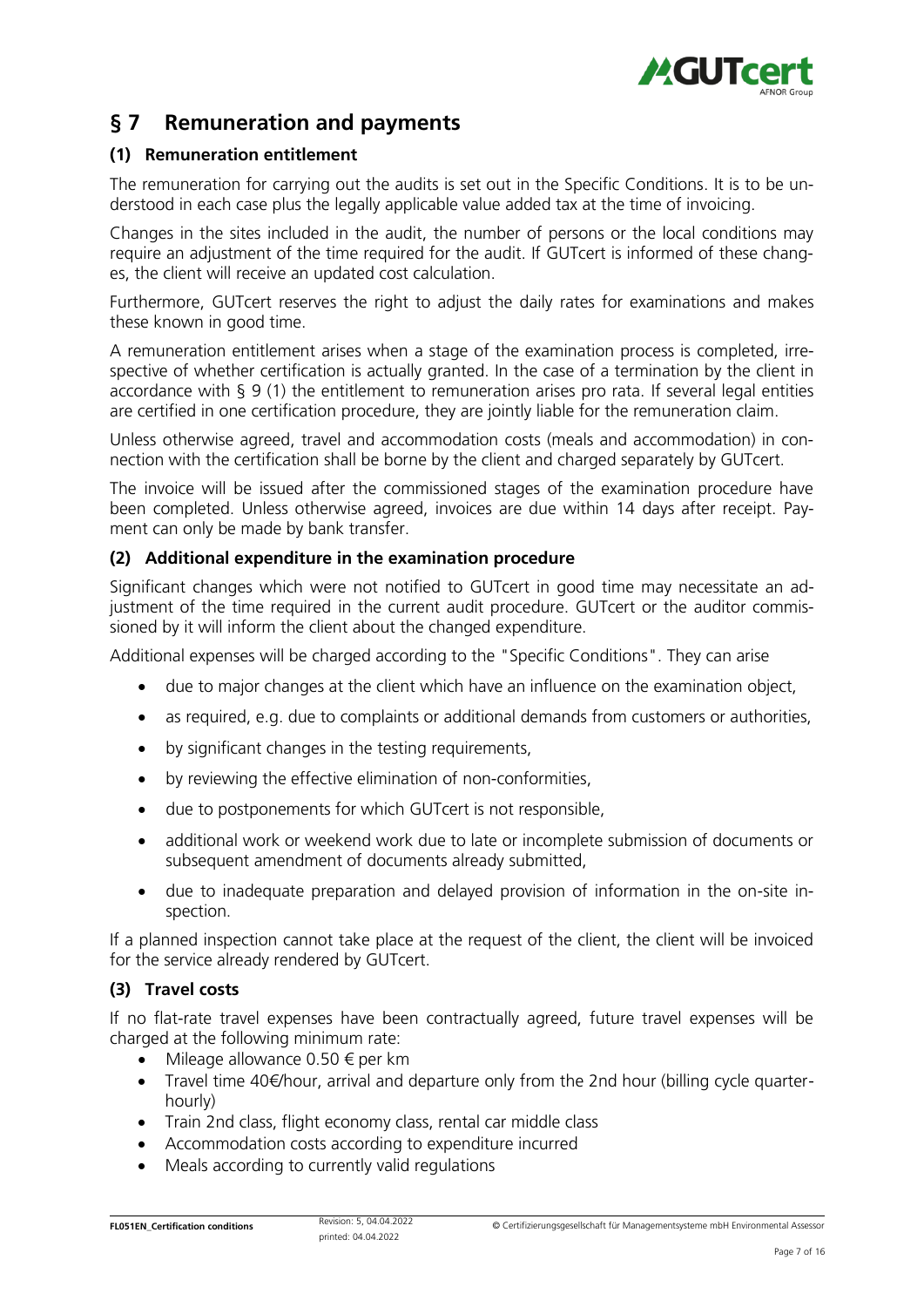

### (4) Services abroad

In the event that services are provided outside Germany, the contracting authority must pay all direct or indirect national taxes and/or duties to public authorities and/ or equivalent local authorities and undertakes to provide GUTcert, upon request, with all necessary evidence of the payment of such taxes and/or duties. In the case of cross-border credit transfers, the originator shall bear the transaction fees incurred.

### § 8 Term of a contract

This contract comes into force with the first placing of a written order by the client. If in § 17, the contract is concluded for an indefinite period of time. The contract may, however, be terminated by the client in accordance with the provisions of § 9 or ends with the decision on the rejection of the certification in accordance with § (4).

### § 9 Termination

### (1) Termination by the client

A termination by the client can be declared to GUTcert in text form without giving reasons.

### (2) Period of notice

The client may terminate at any time. At that time, the certificates shall be withdrawn in accordance with §5 (4).

### (3) Termination for good cause

Either party may terminate the contract extraordinarily and without notice for good cause. An important reason shall be deemed to exist for the terminating contractual partner in particular if the other contractual partner violates essential contractual provisions and fails to remedy this within a reasonable period of time following a warning of the breach of contract. An important reason exists in particular if documents are not delivered completely or on time in the case of time-critical tests and upon request with the setting of a deadline (see also § 17).

### (4) Billing of services

In the event of termination, GUTcert will charge for services already provided on a pro rata basis in accordance with the Specific Terms and Conditions as well as for further costs incurred as a result of the termination.

### § 10 Secrecy and confidentiality

### (1) Dealing with documents, confidentiality

The documents submitted by the client may be copied for the examiners. At the end of the procedure, all copies shall be destroyed. Submitted documents remain with the GUTcert restitution documents and will be destroyed after the expiry of the specified archiving period.

The collection and preparation of necessary documents and records is carried out by means of EDP. All audit-relevant documents (including confidential information, if necessary) and internal results are archived by GUTcert according to the accreditation specifications. GUTcert is entitled to disclose confidential information to third parties, such as accreditation and licensing bodies, if it is obliged to do so by law or by accreditation rules. The client will be informed by GUTcert if the inspection takes place outside a regular inspection of GUTcert. GUTcert obtains the written consent of the customer before disclosure to other parties. This does not apply to information which the client himself makes publicly accessible.

GUTcert is obliged to treat information confidentially which originates from other sources (e.g. an authority, complaints of third parties etc.) and which concerns the client himself.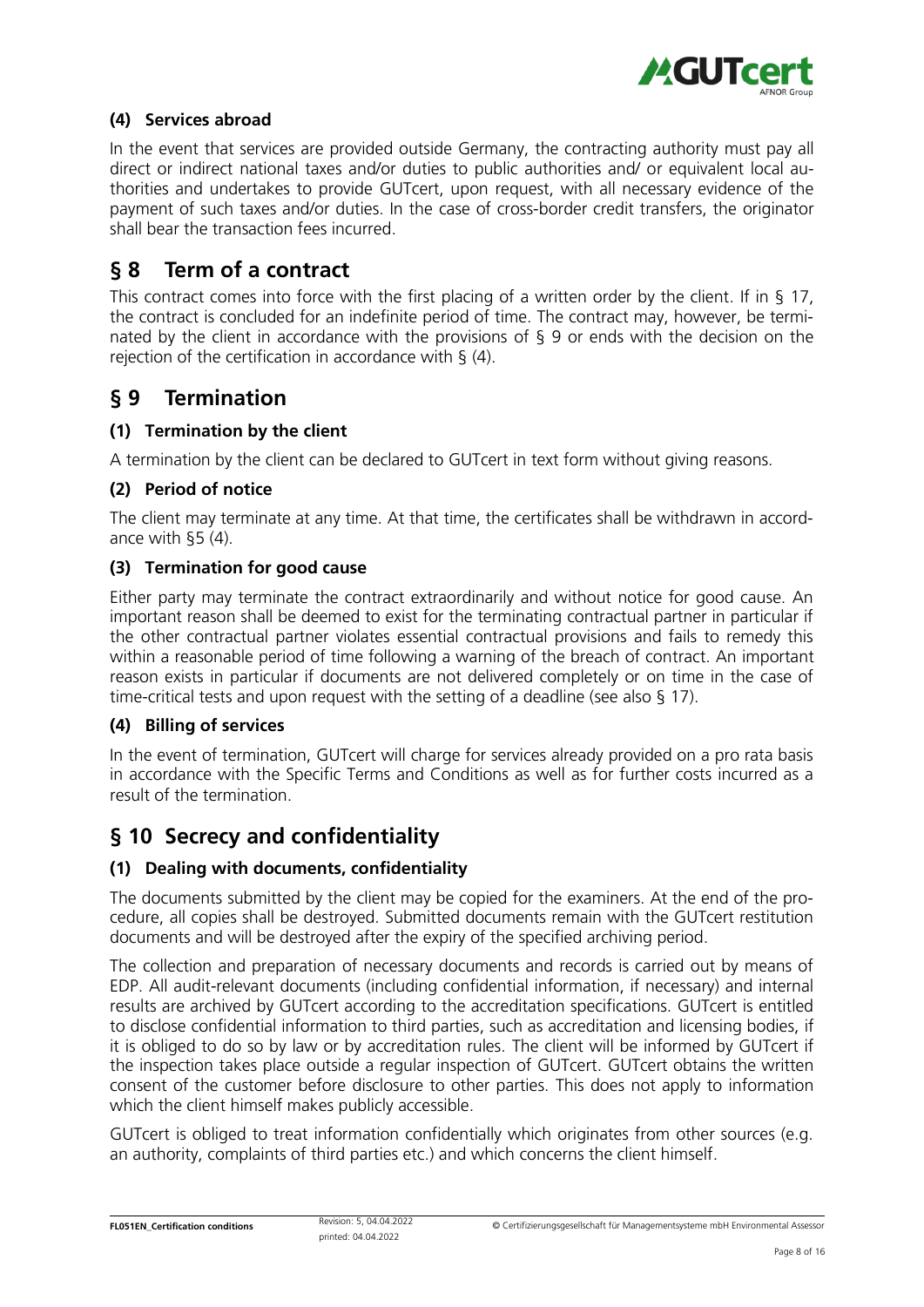

### (2) Secrecy

The contracting parties undertake to treat as confidential the information and knowledge made available to them by this contract, which they acquire through cooperation on technical, commercial or organisational matters of the other party. GUTcert commits its auditors accordingly.

The duty of confidentiality shall continue to apply even after termination of the contract.

### § 11 Information privacy

The personal data transmitted with the establishment of contact will be used for the purpose of Implementation of pre-contractual measures as well as for the fulfilment of the contract and electronically processed. GUTcert assures that these data will be used exclusively for the justification, content design or amendment of the contractual relationship. Auditors, examiners, technical experts and environmental verifiers, who perform examination services on behalf of GUTcert are obligated in writing to comply with legal information privacy regulations.

Further information on the protection of personal data can be found in GUTcert's current information privacy declaration at<https://www.gut-cert.de/datenschutz.html>

# § 12 Liability and limitation of liability

The client is informed that GUTcert has a liability insurance with worldwide validity.

The sum insured is EURO 5,000,000 for personal injury or damage to property and EURO 1,000,000 for financial losses.

GUTcert is liable for intent and gross negligence as well as for damages caused by negligence resulting from injury to life, body or health as well as for intentional and grossly negligent breaches of duty by a legal representative or vicarious agent according to the statutory provisions.

For damages which have been caused as a result of negligent breach of essential contractual obligations, i.e. those which characterise the contract and on which the client may rely, the liability of GUTcert for property damage shall be limited to the maximum sum insured of EURO 5,000,000 and for financial losses on the sum insured of EURO 1,000,000 limited.

### § 13 Arbitration board

In case of disputes regarding the issuance, revocation or suspension of the certificates as well as the certification process, the parties submit the dispute to the arbitration board of GUTcert for decision prior to the ordinary legal proceedings. The Rules of Procedure of the Arbitration Board shall apply.

The decisions of the Arbitration Board are binding for GUTcert.

The contested decision of the certification body shall remain valid for the duration of the arbitration proceedings until a decision of the arbitration board or a possibly subsequent court proceeding has been reached.

### § 14 Applicable law

This contractual relationship shall be governed exclusively by the laws of the Federal Republic of Germany.

### § 15 Place of jurisdiction and performance

Berlin shall be agreed as the place of jurisdiction.

The place of performance shall be Berlin or the location to be certified or - in the case of application of the settlement regulations in accordance with § 3 (2) - the principal place of business of the contracting authority.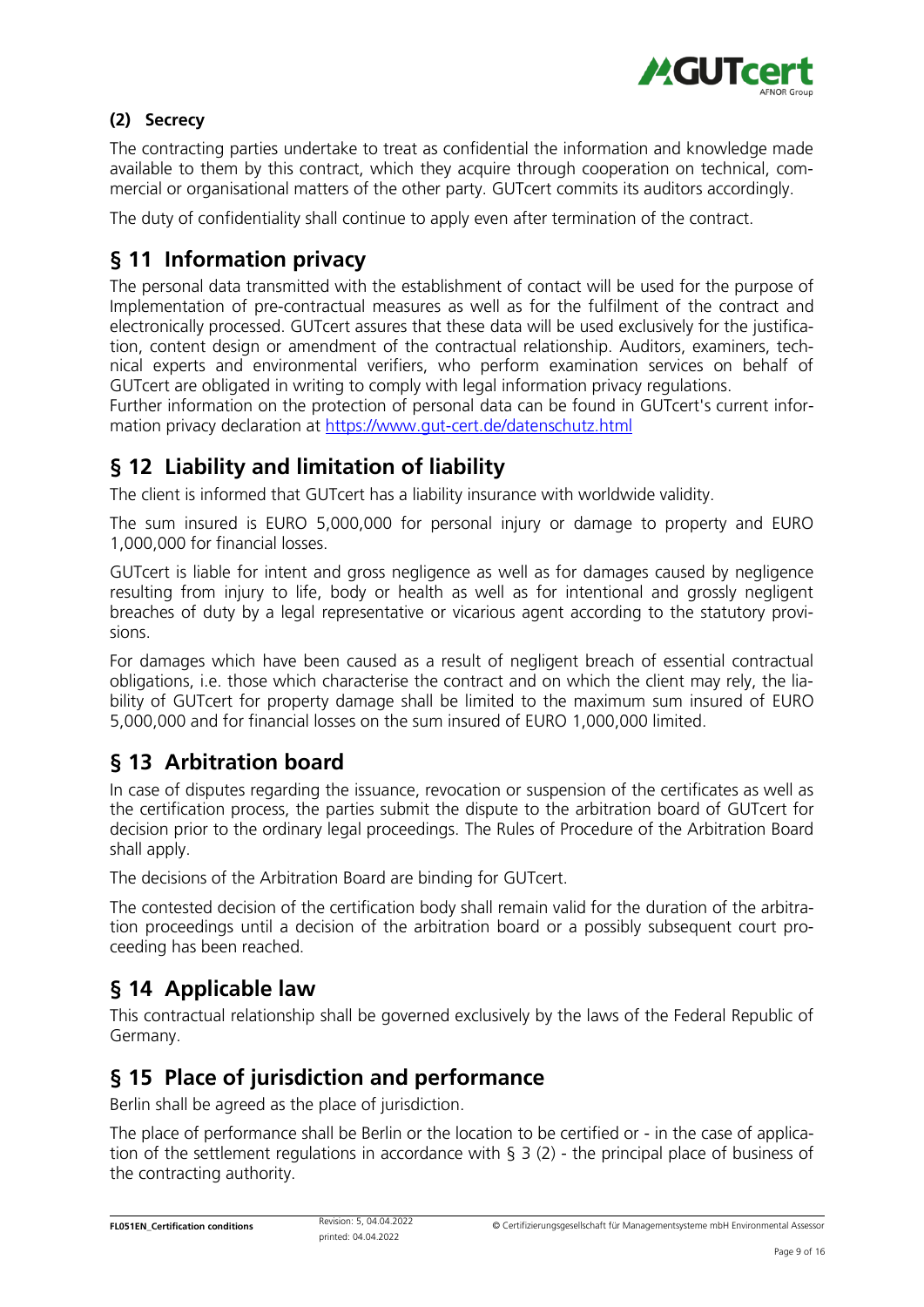

# § 16 Final provisions

Amendments or supplements to this contract must be made in writing. This also applies to the cancellation of the written form.

Should individual provisions of this agreement including its components be or become invalid, this shall not affect the validity of the remainder of the contract. In such a case, the parties shall replace the invalid provision with a provision that comes as close as possible to the meaning and purpose of this contract in a legally permissible manner.

# § 17 Specific regulations

The regulations listed here apply in addition to the above General Terms and Conditions of Certification for the respective certification procedure. They shall refer in each case to the paragraph referred to.

### (1) European Emissions Trading

### § 1 Definition

The technical annex to the contract is the monitoring plan (monitoring concept for maritime traffic), which contains technical information on the plant components subject to emissions trading. The scope of the test in the stationary area is prescribed by the competent authority (immission control authority: plant limits in accordance with BImSchG approval). The scope of maritime transport is based on the information provided by the shipping company.

§ 2 Subject matter of the contract / § 3 Tasks of the GUTcert

The certificate is replaced by the verified emission report or the conformity confirmation of the monitoring concept.

§ 3 Tasks of the GUTcert

(1) Performance of the examination

For the verification of emission documents in the legally regulated area of emissions trading, the regulations of the accredited certification procedure of GUTcert apply, which are summarized in the document "AA147 Verification Procedure GHG".

§ 4 Tasks and rights of the client

(3) Changes and maintenance of the management system

Furthermore, the client undertakes to inform GUTcert immediately of any material changes in accordance with the statutory notification requirements (e.g. suspension of operations in accordance with ZuV2020, material changes to the monitoring plan or the monitoring concept for maritime traffic).

§ 7 Remuneration and payments

(2) Additional expenditure

In addition to the conditions set out in Art. 7 (2), the following conditions may be met pursuant to Art. 9 (2) AVV or Art. 9 (2) AVV. 13 EU Regulation 2015/757 Additional expenditure will be incurred if:

- the data flow activities, control activities or logistics of the customer in the verification process are more complex than the data situation of the customer in the preparation of the offer showed,
- false declarations, non-conformities, insufficient data or errors in the data sets were detected during the verification process.

§ 8 Duration of contract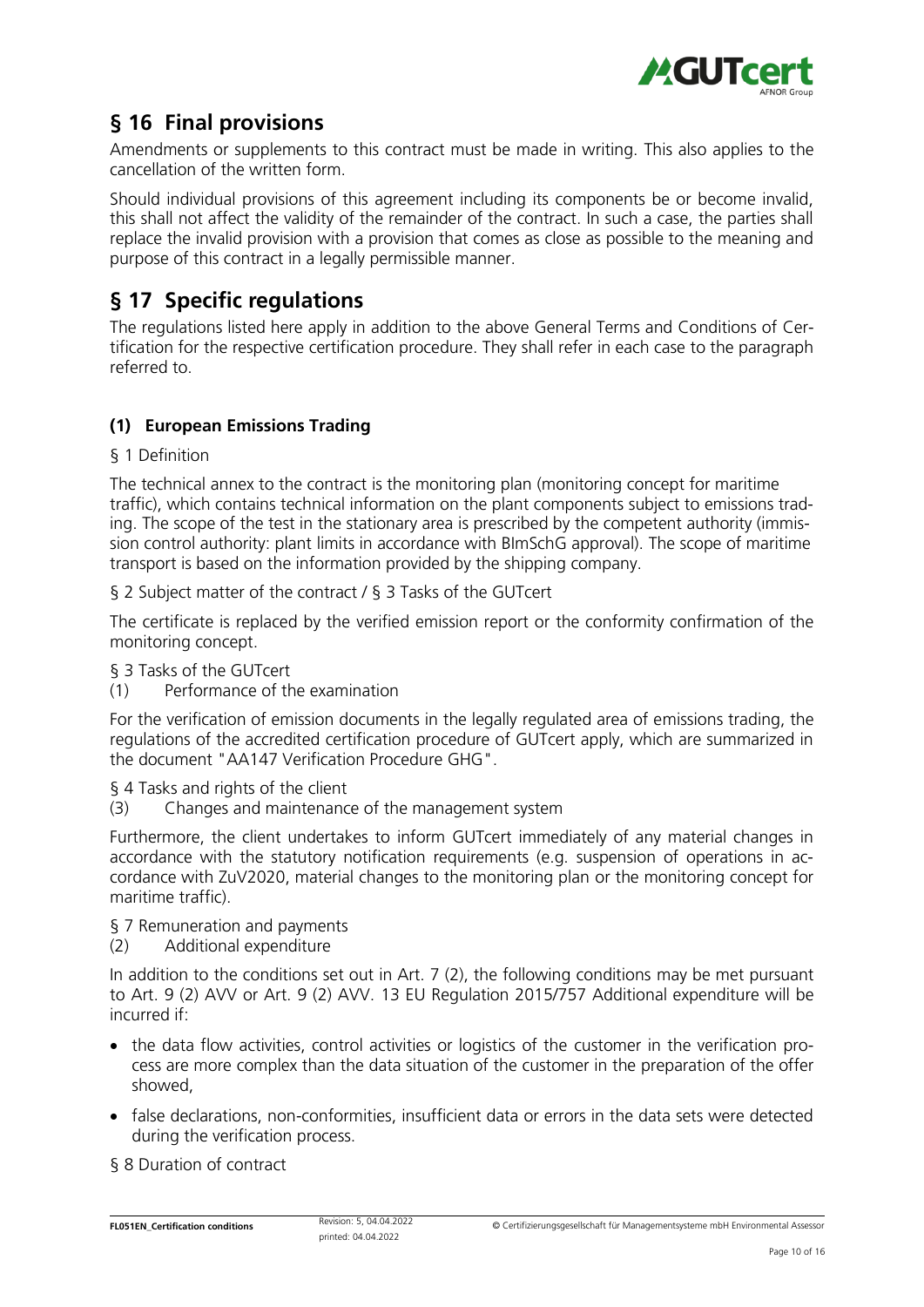

The contract ends with the public registration of the verified emissions of the last commissioned emissions report.

§ 9 Termination

If the documents for an inspection for European emissions trading are not submitted in full to GUTcert by 15.03. of the year of the inspection at the latest, GUTcert has the right to withdraw from the order immediately.

### (2) ISCC/REDcert/SURE/RSPO-SCC

#### § 3 Tasks of GUTcert

(1) Performance of the audit

For the certification of sustainable biomass the regulations of the accredited certification procedure of GUTcert apply, which are summarized in the document "AA146 Certification procedure for products".

In the case of RSPO SCC audits the accreditation body ASI can conduct witness assessments, compliance assessments, unannounced assessments or any other special short notice assessments. When the certification body or accreditation body carries out unannounced audits or audits announced at short notice, a different audit team shall be used than in the previous certification.

In the case of ISCC-DE/-EU and REDcert-DE/-EU And SURE-EU audits, the client undertakes to grant the employees of the competent authority (BLE), their representatives and the competent auditors of the certification body the right to enter properties, business, operating and storage premises and means of transport during business or operating hours, to carry out inspections, to inspect and examine all written and electronic business documents and to make copies thereof, to demand the necessary information and to take samples. .

(2) The regulations of the certification system shall be applied. For RSPO procedures, the regulation can be found in AA156.

§ 4 (1) The client undertakes to send the sustainability certificates electronically to GUTcert immediately after they have been issued.

§ 5 (3) No 3 is not applicable as this is a product certification (such as ISCC, REDcert, RSPO).

§ 8The contract ends with the expiration of the certificate.

### (3) Carbon Footprint according to ISO14064-1

General: The "certificate" is meant throughout the text as a "verification statement". The verification statement consists of a test report and a decorative document.

§ 2 Subject matter of the contract

A technical annex to the contract is only necessary if the subject matter of the contract has not already been described in detail in the offer.

§ 3 Tasks of the GUTcert

(1) Performance of the examination

For the verification of carbon footprints the regulations of the accredited certification procedure of GUTcert apply, which are summarized in the document "AA147 Verification Procedure THG".

§ 4 Duties and Rights of the Client

(3) Changes and maintenance of the management system

Not applicable

§ 5 Right of use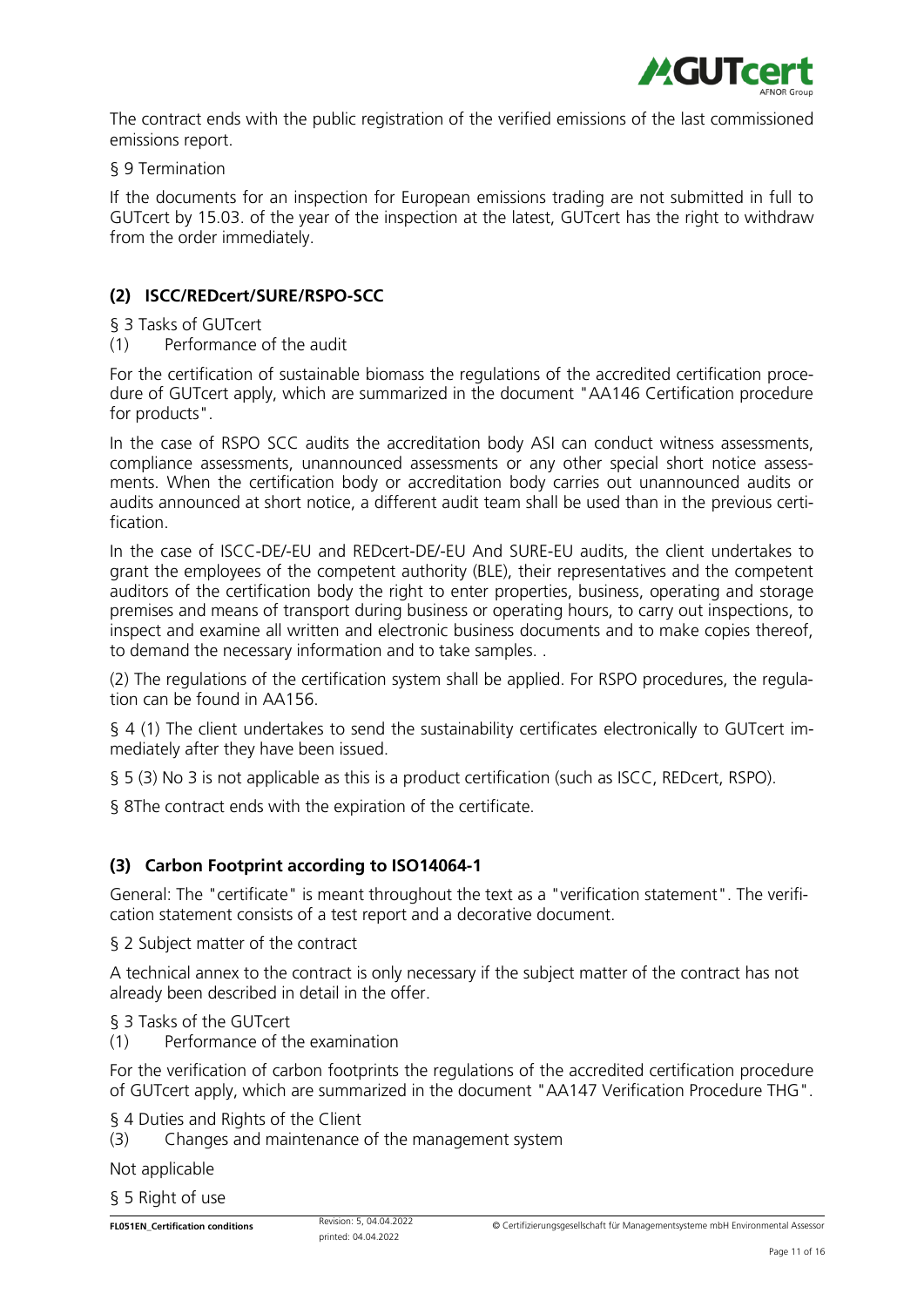

The certificate generally refers to a completed (business) year and contains a statement on the emissions in the reference period indicated on the certificate. A certificate term is therefore not applicable.

§ 6 Amendments, suspension, cancellation and revocation of allowances

The verification statement can be cancelled if after the verification facts become known that substantially influence the verification statement.

§ 8 Duration of contract

The contract ends when the verification statement is issued. If certification marks are used, the contract is valid as long as the certification marks are used.

### (4) AZAV approval of institutions and measures

#### § 1 Definitions

In case of measure approvements the quotation only contains the generally valid cost rates used in the procedure. The costs for the examination of the specifically requested measures will be communicated to the customer with the order confirmation. If the customer does not object to the order confirmation without delay, the order shall be deemed to have been placed in accordance with the conditions contained in the order confirmation.

§ 2 Subject matter of the contract

The audit is conducted in accordance with the requirements of SGB III, AZAV, recommendations of the advisory board in accordance with § 182 SGB III, Implementation notes of the Federal Employment Agency in accordance with § (2) AZAV and, if applicable, other relevant regulations in their respective valid version.

The subject matter of the contract continues to be the approval of measures according to "FL270\_Kosten\_MZ" and AA157 measure approval.

There is no obligation on the part of the client to issue audit mandates for measures.

GUTcert can only reject test orders for the admission of measures if the requested measures are outside the scope of accreditation of GUTcert.

### § 3 Tasks of the GUTcert

(1) Performance of the examination

Measures shall be approved at the request of the contracting authority. For this purpose, the client transmits the data of the requested measures to GUTcert.

The prerequisite for an approval of measures is an approval of the client according to § 178 SGB III. The relevant documents (certificates, test reports of all audits from the last 5 years) are provided by the client to GUTcert, if they are not already available there.

§ 4 Duties and Rights of the Client

(3) Changes to the test object, maintenance of the management system

Furthermore, the client undertakes to inform GUTcert immediately of any significant changes with regard to the approved measures. These include

- fundamental changes to the existing package of measures,
- significant changes in the conception and methodical and didactic implementation,
- Changes in the duration of the measures or in the course fees,
- Changes to essential educational content.

This information obligation also applies to the results of audits carried out by other authorised bodies (e.g. employment agencies).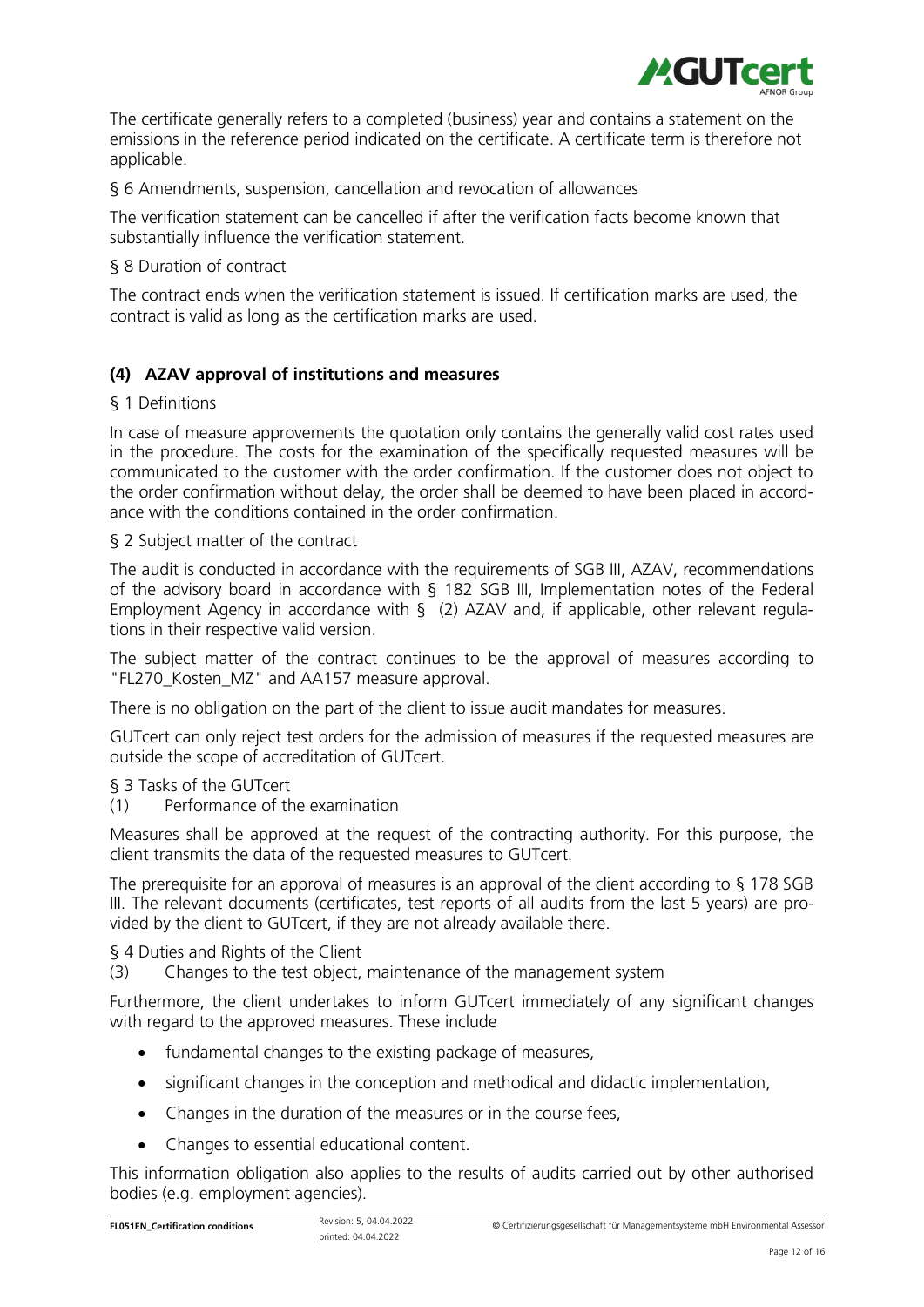

#### § 6 Changes, Suspension, Cancellation and Withdrawal of Certificates

If, in the case of an approved measure, information becomes known after the fact which contradicts the approval requirements or if false information was provided in the approval procedure, GUTcert decides on the maintenance of the approval. If necessary, this may require a reexamination of the individual measure or a repetition of the entire reference selection.

If a measure is approved with the approval of the Federal Employment Agency (if the BDKS is exceeded), it is not possible to make a correction in the current procedure if the BA rejects the measure. Admission can then only take place after a renewed application and successful examination.

### (5) Testing according to Spitzenausgleich-Effizienzsystemverordnung (SpaEfV)

#### § 1 Definitions

The term "proof" describes the certification according to the officially prescribed form of the federal fiscal authorities according to § 4 Abs. 4 and/ or § Abs. 4 SpaEfV (i.e. form 1449, 1449A and 1449B).

The term "attestation" is to be understood as a generic term which includes certificates according to ISO 50001, reports (e.g. on the surveillance audit), registration or renewal notices and confirmations from the EMAS registration body (§ Abs. 1 and 2 according to SpaEfV).

§ 2 Subject matter of the contract

The service includes a conformity assessment of an energy management, environmental management or alternative energy efficiency improvement system and the issuance of a document of compliance (signed customs form 1449) if the appropriate conditions are met. Documents issued may be used only for submission to the competent authority responsible for the application for "Spitzenausgleich" and "BesAR and shall be valid only for the year in which the application is submitted.

The subject of the contractual relationship is the conformity assessment of the respective system and, if successful, the issuance of proof of an energy management, environmental management or alternative system for improving energy efficiency.

Basis of the contractual relationship are the requirements of the SpaEfV as well as accompanying requirements of the authorities, as well as the management system standards and sets of rules to which these requirements refer.

§ 3 Tasks of the GUTcert

(1) Performance of the examination

The regulations of the accredited testing procedure of GUTcert, which are summarized in the offer for testing, apply to the testing. The client is responsible for observing the statutory application deadlines.

(4) Conclusion of the examination

Deviations must be remedied within the period agreed with the auditor at the latest, so that the inspection in accordance with § 3 (4) at the latest by 31.12. of the year, otherwise the certificate cannot be issued.

§ 4 Duties and Rights of the Client

(3) Changes and maintenance of the management system

Not applicable

§ 5 Right of use

The certificate refers to one year of application. A certificate term is therefore not applicable.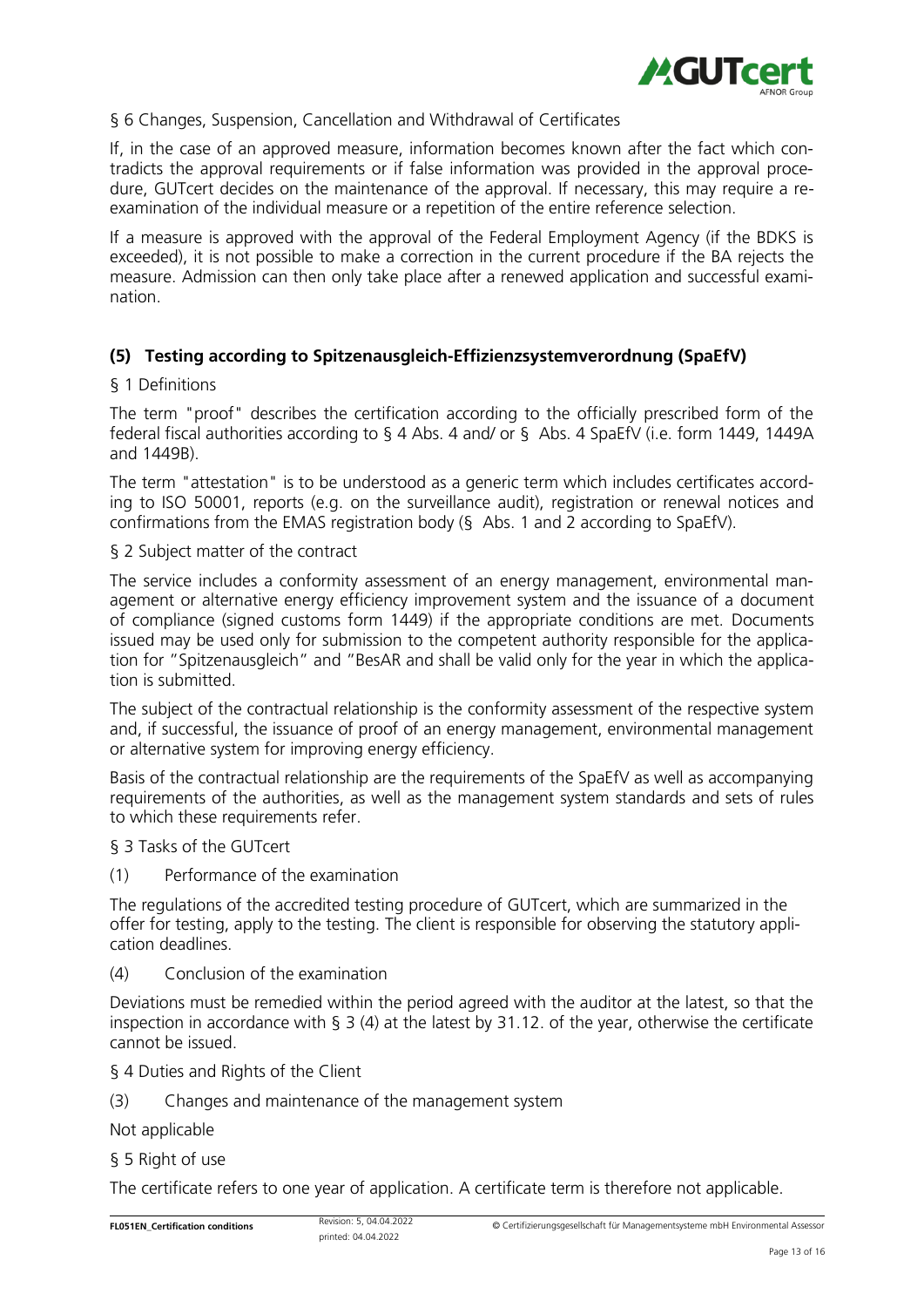

### § 6 Amendments, suspension, cancellation and revocation of allowances

The attestation can be withdrawn if facts become known after the testimony which significantly influence the testimony or if reasons for a termination for important reason pursuant to  $\S$  (2) are available.

§ 8 Duration of contract

The contract ends with the issuance of the last commissioned form 1449.

§ 11 Liability

The client is obliged to inform GUTcert of all locations, consumption points and energy sources belonging to the legal entity making the application as well as their consumption. Incomplete or incorrect information may result in a loss of tax relief in accordance with § 10 StromStG (Electricity Tax Act) and § 55 EnergieStG (Energy Tax Act). Liability claims against GUTcert in this regard are excluded.

### (6) EEG report

General: The "certificate" is meant throughout the text as an "expert opinion". The "Technical Contract Annex" is referred to throughout the text as the "Order Form".

§ 3 Tasks of the GUTcert

(2) establishment regulation

Not applicable

(4) Conclusion of the examination

After the on-site inspection of the commissioned system, an expert opinion is prepared and sent to the client by the statutory deadline (28.02. of the following year). GUTcert can only guarantee a positive assessment if all required evidence is provided by 15.02..

§ 6 Amendments, suspensions, cancellation and revocation of allowances

Not applicable

§ 9 (2) Notice of termination

The contract ends upon termination by the client by 30 March of the current year at the latest or at the end of the legally stipulated funding period.

### (7) Guarantees of origin for electricity

General: The "certificate" is referred to throughout the text as the "expert opinion". The "Technical Contract Annex" is referred to throughout the text as the "Order Form".

§ 3 Tasks of the GUTcert

(1) Performance of the examination

For the verification of guarantees of origin for electricity, the specifications agreed with the environmental verifiers, which are based on the statutory provisions, apply.

(2) Settlement rules

Not applicable

(4) Conclusion of the examination

After the on-site inspection of the commissioned plant, an expert opinion is drawn up and sent to the client.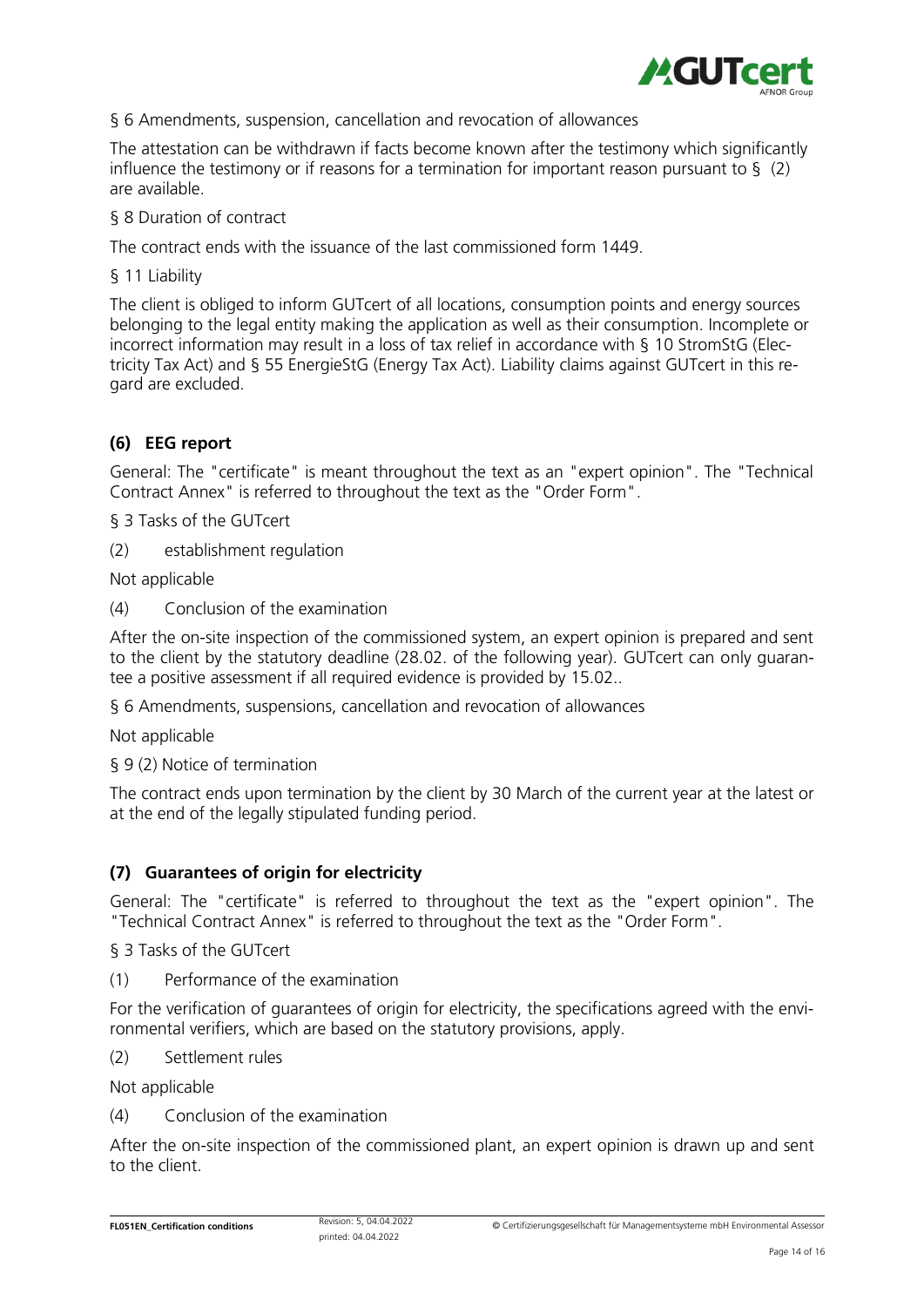

A protocol is prepared for the volume confirmation during the year, which is submitted to the Federal Environment Agency on request.

GUTcert reserves the right not to issue a negative test certificate in the event of delays in the provision of the documents required for the final assessment, but to issue the services 14 days after the on-site appointment or 30 days following the month in which the quantity is to be confirmed before completion of the examination.

§ 6 Amendments, suspensions, cancellation and revocation of allowances

Not applicable

§ 8 Duration of contract

The contract is valid for the calendar year(s) commissioned and ends with the conclusion of the last assessment.

#### (8) Guarantees of origin biomethane

General: The "certificate" is referred to throughout the text as the "expert opinion". The "Technical Contract Annex" is meant throughout the text as an "Order Form".

§ 3 Tasks of the GUTcert

(1) Performance of the examination

The criteria developed by dena's biogas register (in accordance with the current version of the catalogue of criteria) as well as the underlying legal regulations and provisions of DAU - Deutsche Akkreditierungs- und Zulassungsgesellschaft für Umweltgutachter mbH (Guideline of the Environmental Verification Committee on the tasks of environmental verifiers in the field of legislation giving priority to renewable energies (EEG 2009 and 2012) for hydropower, biomass and geothermal energy (EEG Task Guideline) apply to the verification of biomethane fed into the grid.)

(2) establishment regulation

Not applicable

(4) Conclusion of the examination

After the on-site inspection of the commissioned plant, an expert opinion will be prepared and sent to the client within the framework of the verification of the quantity of biomethane fed in by 15.02. of the following year. GUTcert can guarantee the timely preparation and submission of the expert opinion only if all required proofs are provided by 15.01..

If the verification of the quantity of biomethane fed into the system is to be carried out via the dena biogas register, the inspection shall not be deemed completed until the audit entered in the register by the customer has been processed. The basis for the data to be stated in the audit is the expert opinion prepared and transmitted by GUTcert.

§ 6 Amendments, suspensions, cancellation and revocation of allowances

Not applicable

§ 8 Duration of contract

The contract is valid for the calendar year(s) commissioned and ends with the conclusion of the last assessment.

#### (9) ISMS

to § 3 (5)